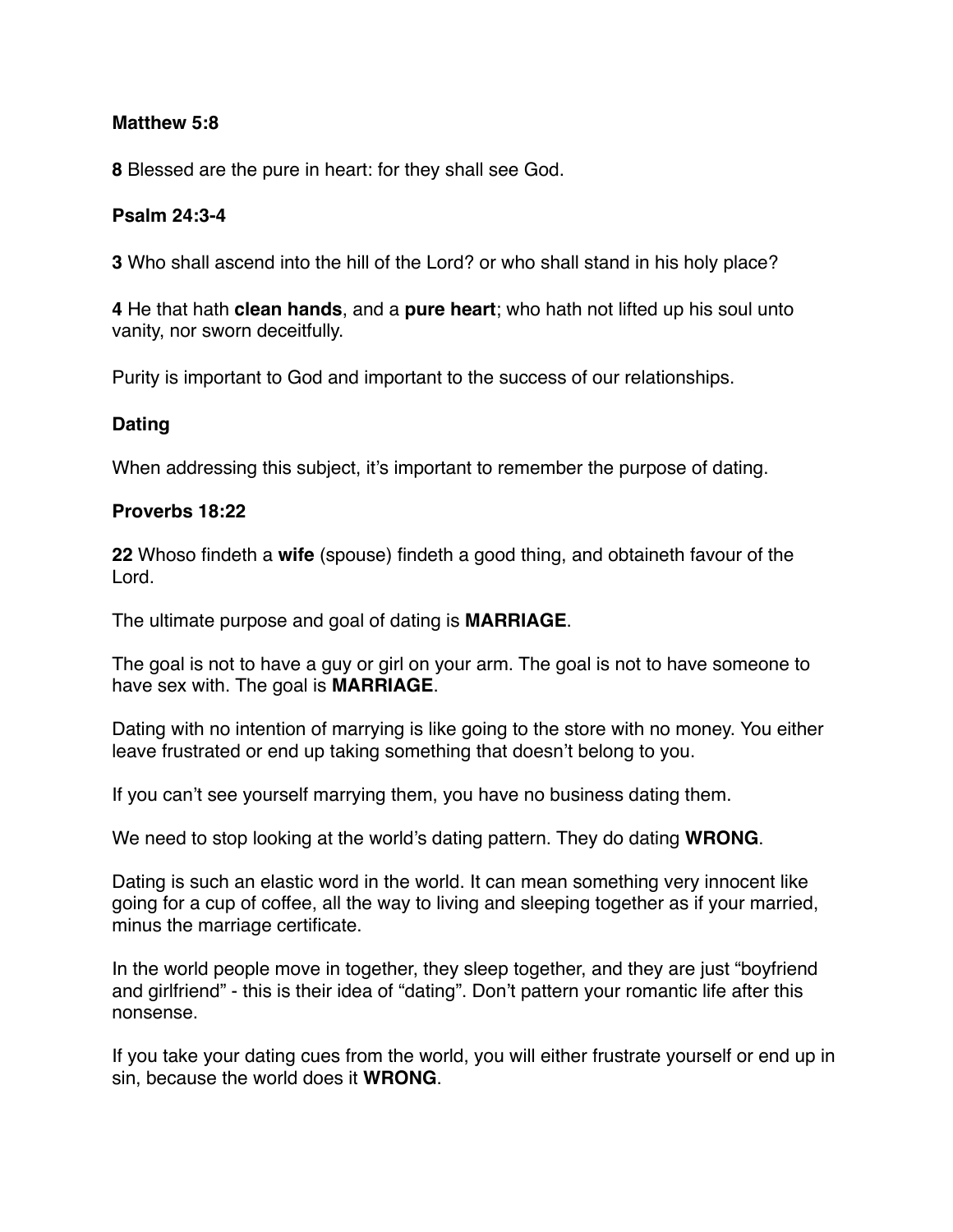Here's how the world does relationships. They connect:

### **Physically - Emotionally - Spiritually**

In the movie The Guardian, starring Ashton Kutcher (I have never seen this movie), this pattern is illustrated perfectly. Supposedly this is a great movie full of many positive messages like sacrifice and selflessness, but even in a great movie there is garbage.

In the movie, Ashton meets some girl, and after knowing her for like eight minutes they have sex. Later they have sex a second time and then Ashton asks her a question, "Would you have dinner with me?" Her response sums it all up: "I'm not sure I'm ready to be that intimate."

The world believes that sex is just a bodily function and fundamentally it is insignificant.

This message is portrayed in so many movies and media outlets. The world does it wrong!

That is backwards to how God wants us to connect with members of the opposite sex. He desires we connect:

#### **Spiritually - Emotionally - Physically**

#### **Connect Spiritually**

That's why the Bible says.

#### **2 Corinthians 6:14**

**14** Be ye not unequally yoked together with unbelievers: for what fellowship hath righteousness with unrighteousness? and what communion hath light with darkness?

#### **Amos 3:3**

**3** Can two walk together, except they be agreed?

Date in the church! It's important that you connect spiritually!

The image in these verses is of two oxen being connected by a piece of farm equipment called a yoke. This yoke would allow the farmer to harness the strength of both animals to pull a heavy plow and till a field.

If each oxen wanted to go in the opposite direction, either they would pull against one another and they wouldn't get anywhere, or one oxen would cave in and follow the other.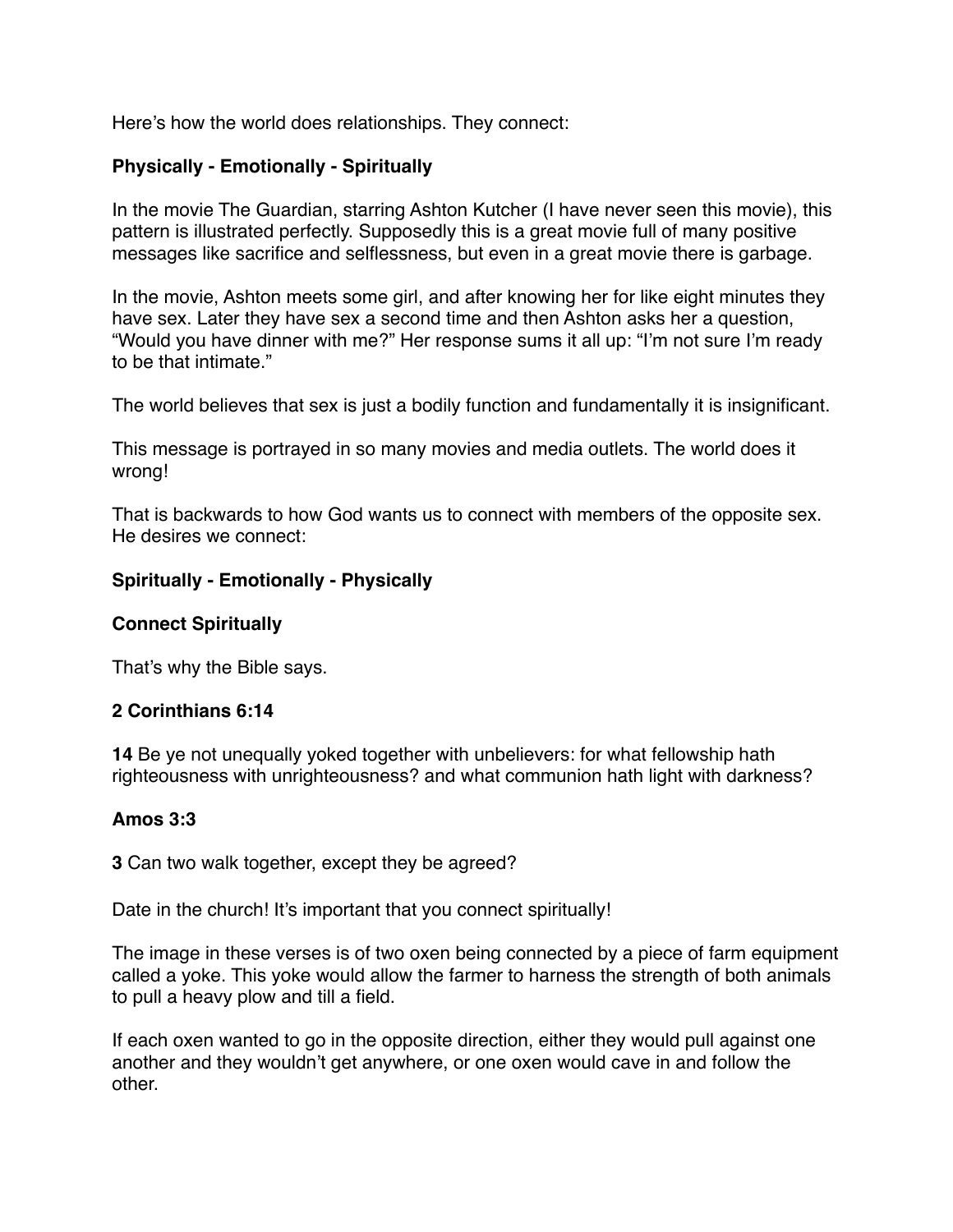If you date someone in the world, one of two things will happen:

- 1. It will be a relationship filled with tension and you won't get anywhere.
- 2. One person will cave in and follow the other person. 99 times out of 100 it is the christian following the sinner because obviously their convictions weren't that strong to begin with.

If you think that you will be the exception and you can win them to God, win them **FIRST**, then date them!

Just because they attend CCC or some other apostolic church, doesn't necessarily mean they are fair game. If they don't go to the altar, if they don't pray or read their Bible, if they sit in the back pew and don't worship, if they don't tithe to the church, if they miss church often, if they aren't submitted to their pastor, if they are worldly, it doesn't matter if they go to church, they aren't good dating material.

### **Connect Emotionally**

Before you connect physically, it's important that you connect emotionally. After the newness of sex wears off in your marriage, you will want someone who you actually like.

Take the time to ensure you have common interests. If sex is your only common interest, your marriage is going to be pretty boring.

It's important that you take time to converse at this stage in your relationship. If your dates are nothing more than watching a movie in the dark while making out, that is not developing a common interest. You already know you like to make out with each other. Check that off your list and figure something else out! Go for a walk. Go bowling. Visit with family members. Go for dinner. Go on double dates or group dates. Play board games. Go for drives WITHOUT parking in the dark. TALK TO EACH OTHER!!

So many people skip over this phase in the relationship, or at best rush through it.

If you don't take the time to connect emotionally and you get married only knowing that you want to see each other naked, you might just get married and a few months down the road realize that you have little to nothing in common with your spouse. You don't want that!

Take the time to make sure they are **NICE**.

Are they nice to you? Do they respect you? How do they treat their parents? The way a guy treats his mother is probably how he will treat you. Are they snobby to waitresses? How do they act in public? Are they whiney?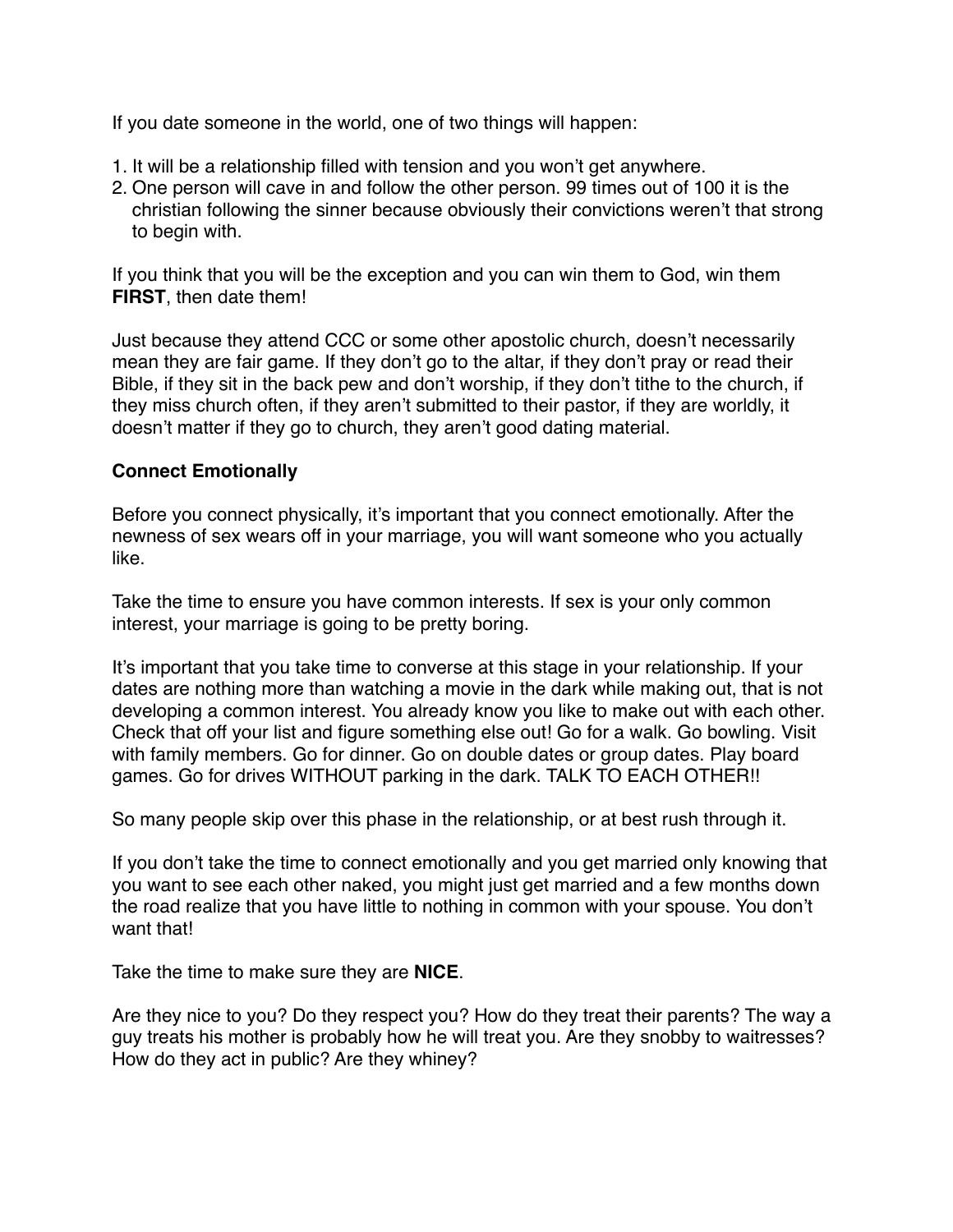Looks fade away. Bodies get wrinkly and saggy. You want to make sure that the person you are left with is a nice person.

Solomon had his fair share of women.

# **1 Kings 11:3**

**3** And he had seven hundred wives, princesses, and three hundred concubines: **and his wives turned away his heart**.

Side note - marriage has the potential to derail your life and turn your heart away from God.

Solomon had about 1000 women in his life, and no doubt he learned a thing or two.

# **Proverbs 25:24**

**24** It is better to dwell in the corner of the housetop, than with a brawling woman and in a wide house.

• It would be better to put your bed up on the roof and sleep in the elements than to share a house with a woman who isn't nice!

# **Proverbs 9:19**

**19** It is better to dwell in the wilderness, than with a contentious and an angry woman.

#### **Proverbs 19:13**

**13** A foolish son is the calamity of his father: and the contentions of a wife are a continual dropping.

# **Proverbs 27:15**

**15** A continual dropping in a very rainy day and a contentious woman are alike.

- **Waterboarding** is a form of torture in which water is poured over a cloth covering the face and breathing passages of an immobilized captive, causing the individual to experience the sensation of drowning.
- I'm don't think this is the specific image Solomon was going for, but nonetheless...

You want someone who is **NICE**!

Not only did Solomon have an understanding of what a *bad* woman was like, he had an understanding of what a good woman was as well.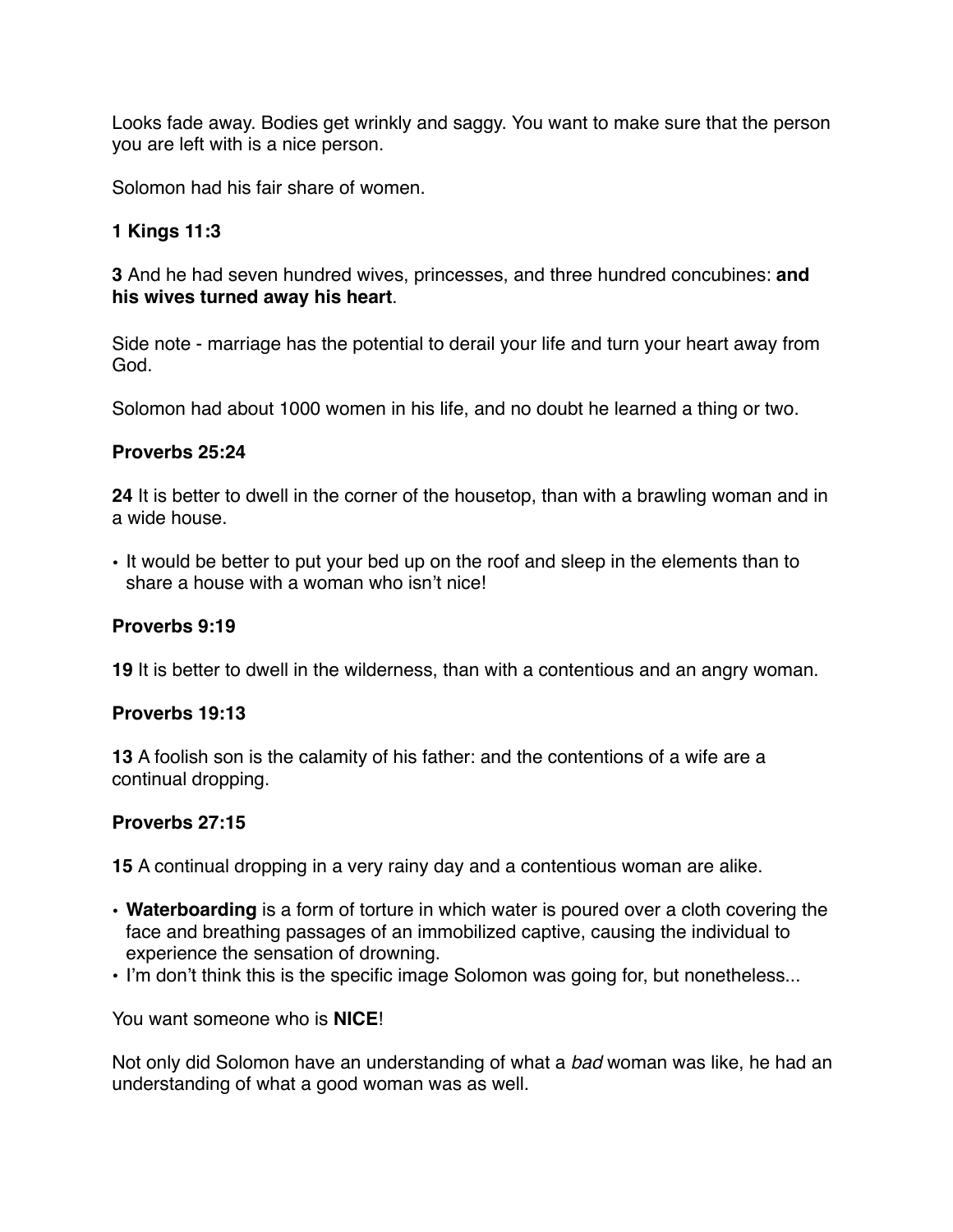#### **Proverbs 31:10**

**10** Who can find a virtuous woman? for her price is far above rubies.

He goes on to describe her in this chapter, and guys, I would recommend you read and re-read Proverbs 31 and pray that God will lead someone like that into your life.

You want a nice, virtuous, wholesome companion in your life.

Do the leg work up front and connect with that person emotionally.

Don't just put it off until after your married. If you realize they aren't right for you at that point, it's already too late.

#### **Connect Physically**

After you've connected spiritually and emotionally, and if you feel it's the right thing to get married, put a ring on it, have a wedding and connect physically.

This might be a bit redundant from last week, but DO NOT have sex before your wedding night. Even if you are one week from your wedding, DON'T DO IT! It will bless your marriage immensely.

Divorce rate among 30 year old women:

One sexual partner - 20% Sex with just one other partner - 50% Two other partners - 60%

Having sex before the honeymoon will forever impact your relationship for the worse. It might even end the relationship.

Girls ... giving a guy sex before he marries you is like paying someone in advance to do a job. There's a chance they won't show up!

Wait until your guy puts a ring on your finger and says "I do" at the altar, then give him sex. Wait until he gets the job done before you pay up!

Why buy the cow when you can get the milk for free? What is the incentive for a guy to marry a girl if he is already getting sex?

Don't think that giving him sex will be extra incentive for him to marry you. It is the exact opposite. Sex is a marriage deterrent.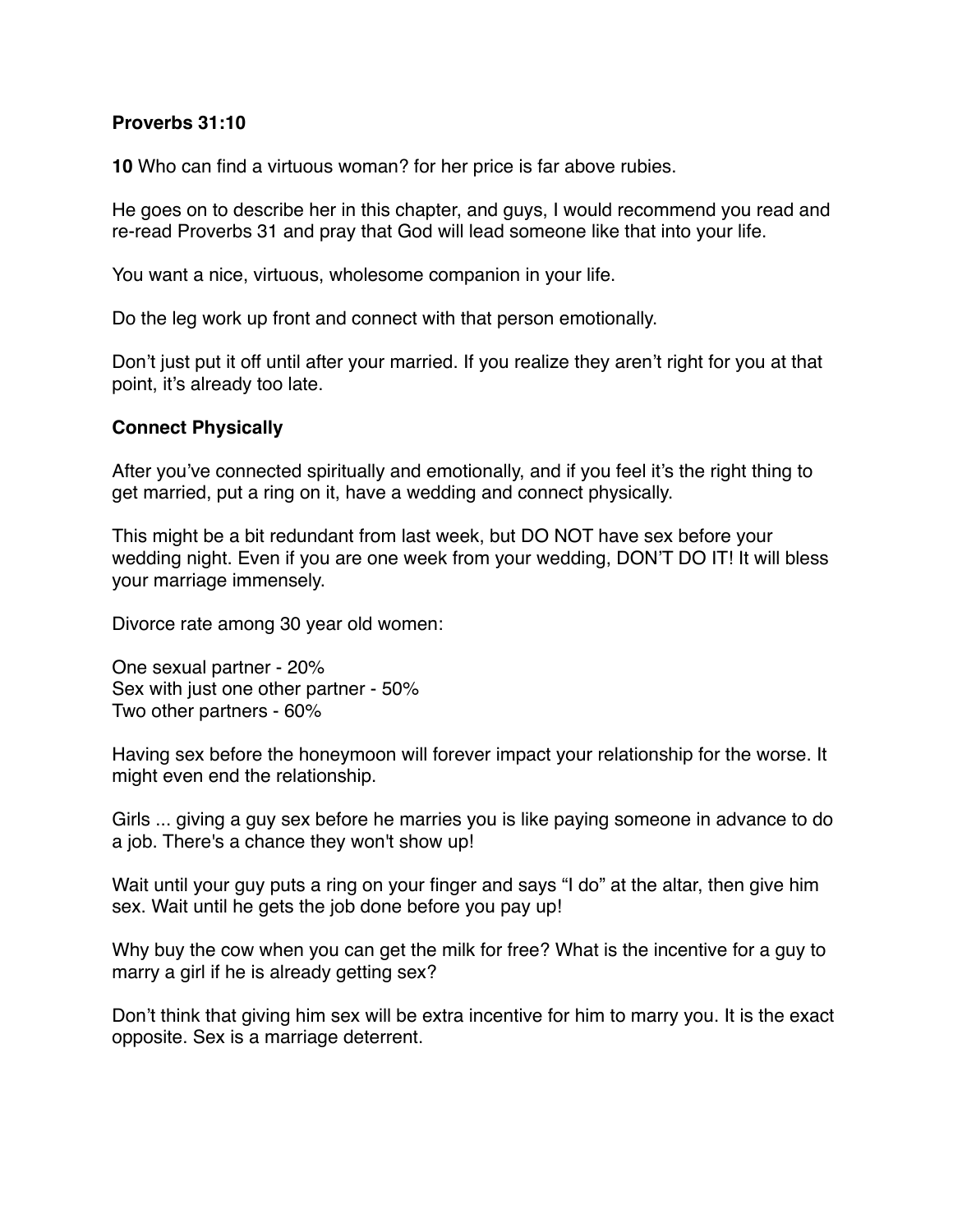If you want the guy to marry you and stay married to you, don't put out until your wedding night. If you have the itch to get married, girls, put an extra layer of clothes on. Keep the mystery of what is beneath your clothes very high.

God takes sex outside of marriage very seriously.

## **Ezekiel 16:30-34 (NLT)**

**30** "What a sick heart you have, says the Sovereign Lord, to do such things as these, acting like a shameless prostitute.

**31** You build your pagan shrines on every street corner and your altars to idols in every square. In fact, you have been worse than a prostitute, so eager for sin that you have not even demanded payment.

**32** Yes, you are an adulterous wife who takes in strangers instead of her own husband.

**33** Prostitutes charge for their services—but not you! You give gifts to your lovers, bribing them to come and have sex with you.

**34** So you are the opposite of other prostitutes. You pay your lovers instead of their paying you!

Here's how *we* view things.

# **MORALITY - SEX WITHOUT MARRIAGE - PROSTITUTION**

Here's how *God* views things:

#### **MORALITY - PROSTITUTION - SEX WITHOUT MARRIAGE**

God views people who give out sex for nothing as worse off than prostitutes. You don't demand marriage, you don't demand money, you just give it away for nothing. At least a prostitute has the moral sense to realize that **sex is worth something**!

Sex is valuable! Sex is sacred! Don't just give it away. Even if it's your fiancé. Even if it's your boyfriend or girlfriend of one or two years. Don't give it away for nothing! You're paying up before the job has been done. Get married first.

Being sexually active before marriage illustrates to God and to everyone around you that you think sex is worthless.

If you want to be successful in your dating relationships, connect:

#### **Spiritually - Emotionally - Physically**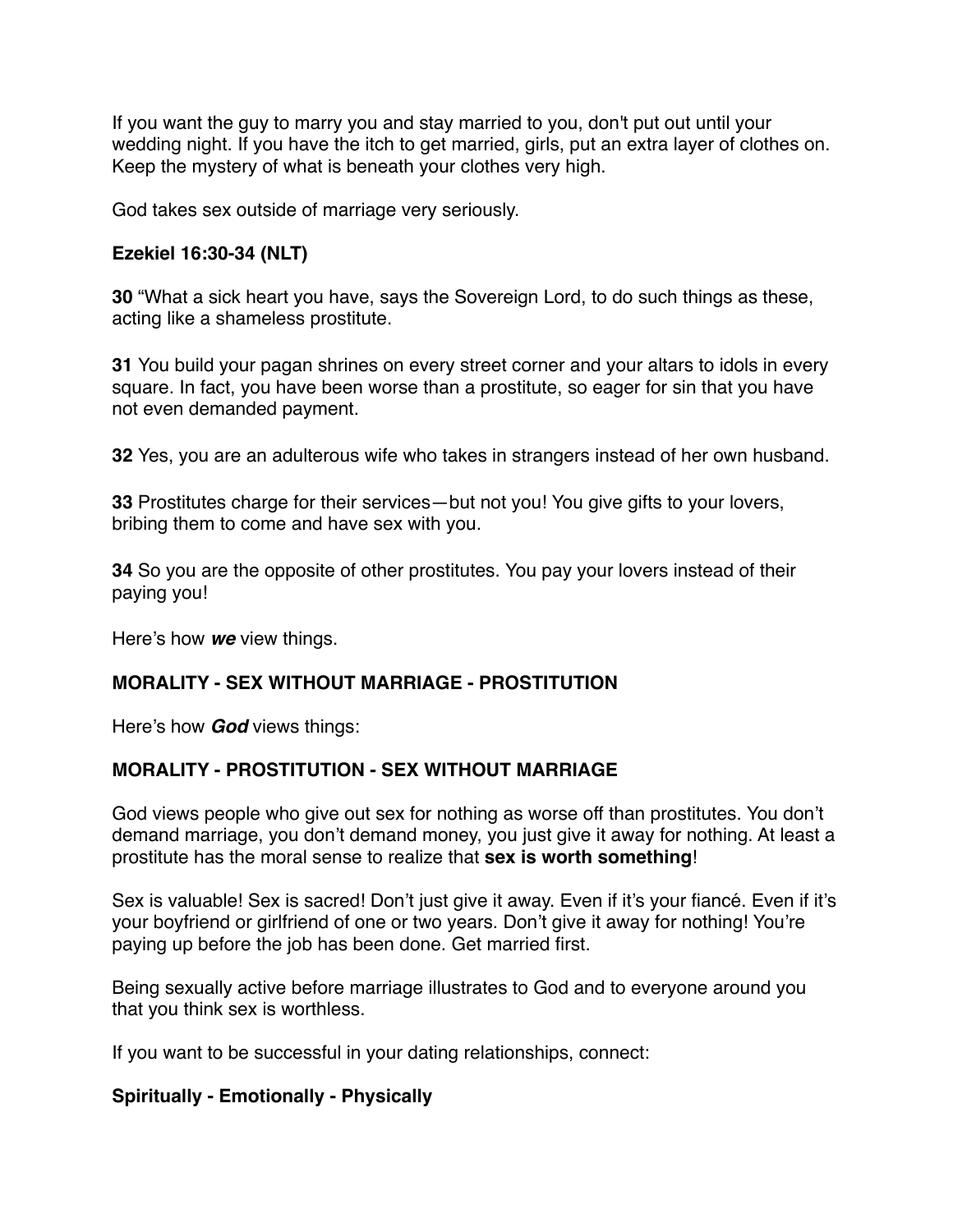### **Practical Dating Tips**

1. Don't try to *find* the one, try to *be* the one.

If you can't love yourself, how can you truly love another. Don't think another person will fix all your issues. Marriage won't solve your problems, it will actually introduce new ones.

Paul says in 1 Corinthians 7:8 ... it is good for a man not to marry. He goes on to explain in verse 28 ... if you marry, you will have trouble.

Strive to better yourself while your single.

2. If you are single, go out on casual dates with lots of people!

"Casual" is the key! Go out for coffee with people. Go out on group dates. Go and have conversations with people of the opposite sex. The more you interact with people of the opposite sex, the more you learn about what you like and need in a companion.

That's the issue with many young relationships - they are so intimately involved, overly committed and pretty much inseparable, and they miss out on the opportunity to connect with others.

Don't get tied down in a relationship until you are getting really close to engagement and marriage.

Which leads to my next point...

3. Don't be overly [emotionally] intimate with people.

The more intimate you are with someone, the more attached you become, and the harder the breakup will be.

There is no need to pour out your heart to someone and tell them all your dirt until you get close to engagement.

Getting emotionally intimate with people and breaking up again and again is more a training ground for divorce, not marriage.

4. Don't throw the "L" word around casually. Save it for the one you really do love.

5. If you do have a past, don't wait until after your engagement, and especially not after your wedding to spring it on someone.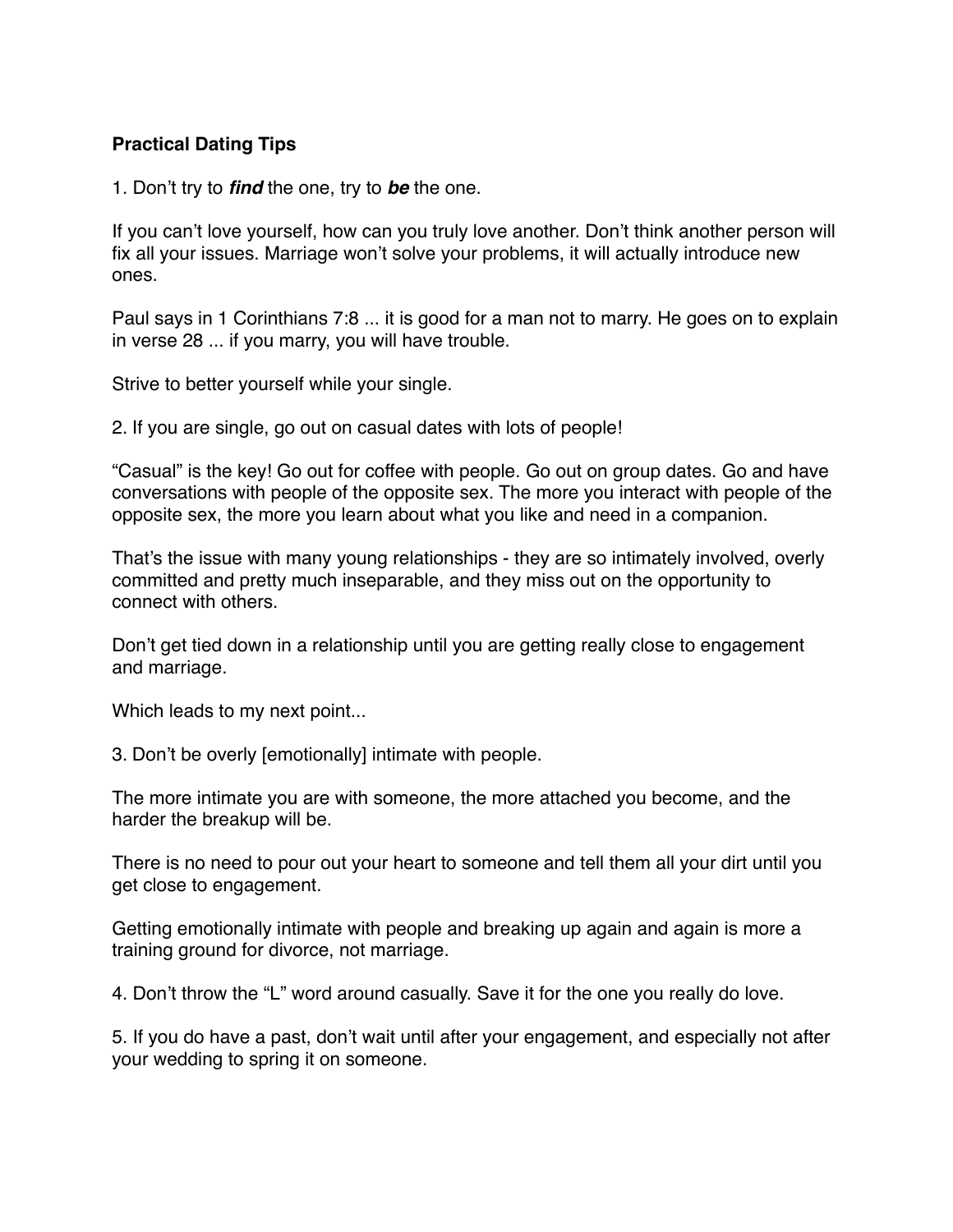If you have had sex with a girl or a guy, or have been sexually active, even raped, you owe it to your significant other to let them know. There's no need to tell them on date one, but if you feel like it is starting to get serious and marriage is entering the conversations, tell them. They deserve to know what they are getting into.

6. Hang out with other people. Don't be so isolated that you lose all of your other friends.

If and when the relationship ends, you don't want to be left with no one to talk to. Don't stop investing in other relationships just because you are dating.

7. Go on one date per week.

When Trish and I dated, we went on one date alone per week for about 4-6 hours. Even though that seems small, that is plenty!

Some of these points crossover, but don't be one of those couples that spend every waking moment together. Hold back to one date a week.

8. Plan your dates!

Don't just pick them up with no plans. You will probably end up bored, and boredom is a breeding ground for fornication.

Idle hands are the devil's playground.

9. Postpone anything physical as long as you possibly can!

When you first get together with someone, you can't wait to just take them by the hand and go for a walk. In the infancy stages of a relationship, the small things are enough to satisfy you. Leverage that to your advantage and hold off on even the slightest physical touch.

If you are kissing after date one or two, where are you going to go from there? Beyond kissing you are into fornication, and you are over the line.

Hold off on even holding hands for as long as you possibly can!! It will make things SOOO much easier down the road.

10. Watch where you put your hands.

Some of you have "Russian" hands and "Roman" fingers. You lay hands on one another, but not the way the Bible says.

Let me say something awkward that will hopefully stick in your mind and prevent future fondling: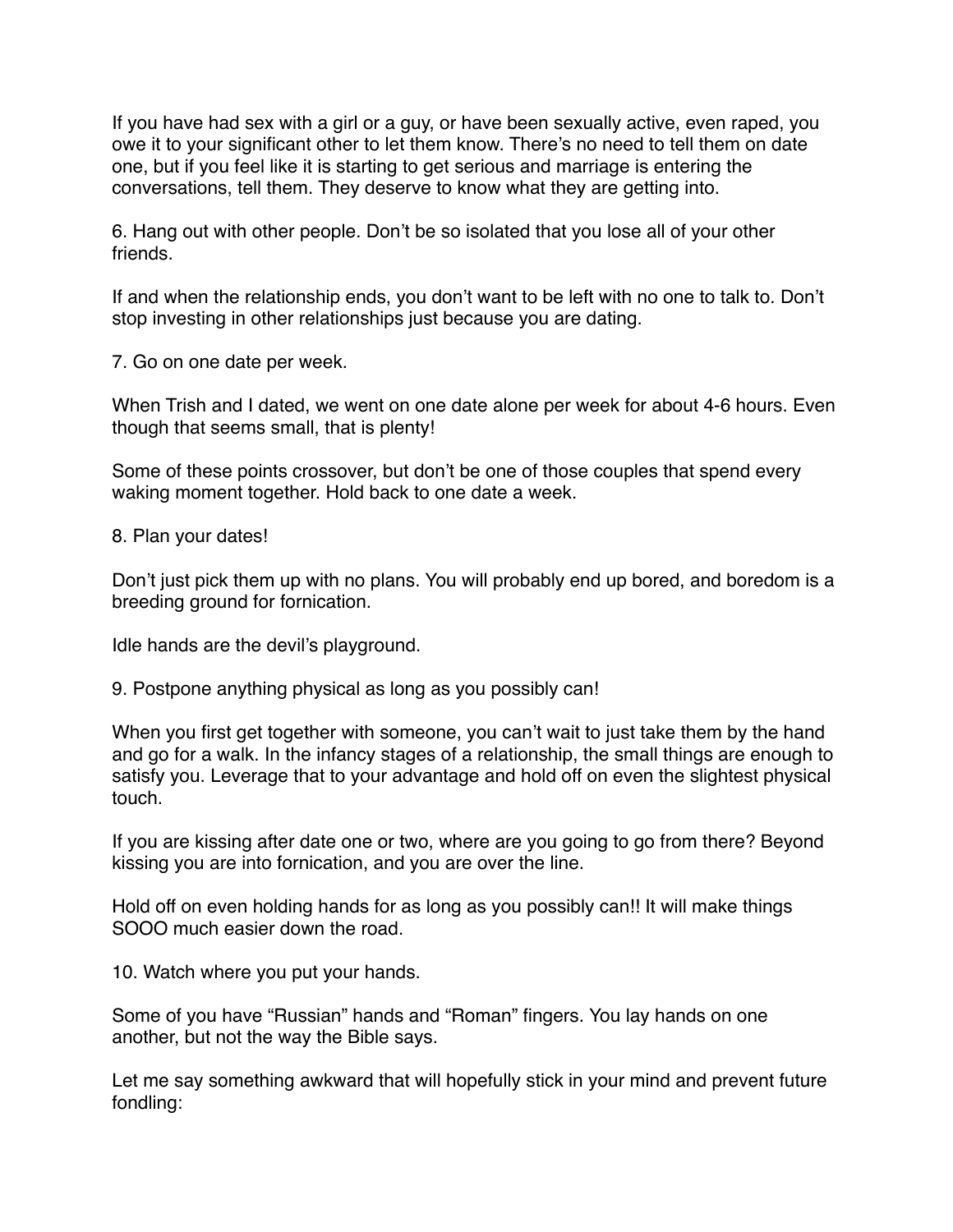If you wouldn't touch a family member there, don't touch them there.

Paul said in 1 Corinthians 7:1 ... It is good for a man to not touch a woman.

11. Be careful where and when you go alone.

### **1 Thessalonians 5:22**

**22** Abstain from all appearance of evil.

If you want others to respect your relationship, don't put yourself in situations that look bad.

ie - Sleeping over at each others house. Going on long trips. Hanging out in each others bedroom. Going behind closed doors to watch a movie. Being out alone past midnight.

Even though it's not right to assume, people still do it. Don't give them any reason to assume you're in sin.

People love to talk, and your reputation could be badly tainted by doing something that just *looked* like sin.

I could list names of people that you would recognize, who were immoral during their young years and some who maybe weren't, but left it open for question, and that stigma is still attached to them. I'm not saying it's right for people to hold things over the heads of others, but some do!

If no one else is home, don't go over. That includes going to each others apartment. Please **DO NOT** do that. It looks like you are sinning even if you aren't!

12. If you are dating and are having sex, break up or get married.

# **1 Corinthians 7:9**

**9** But if they cannot contain, let them marry: for it is better to marry than to burn.

If your mentality is, "Well we've already done it once..." that's a dangerous place to be.

13. If you are interested in someone, seek advice and wisdom from your parents and pastors.

If parents are too awkward, come to your leaders at church. We are here to help you make wise decisions.

14. Keep God first in every relationship!